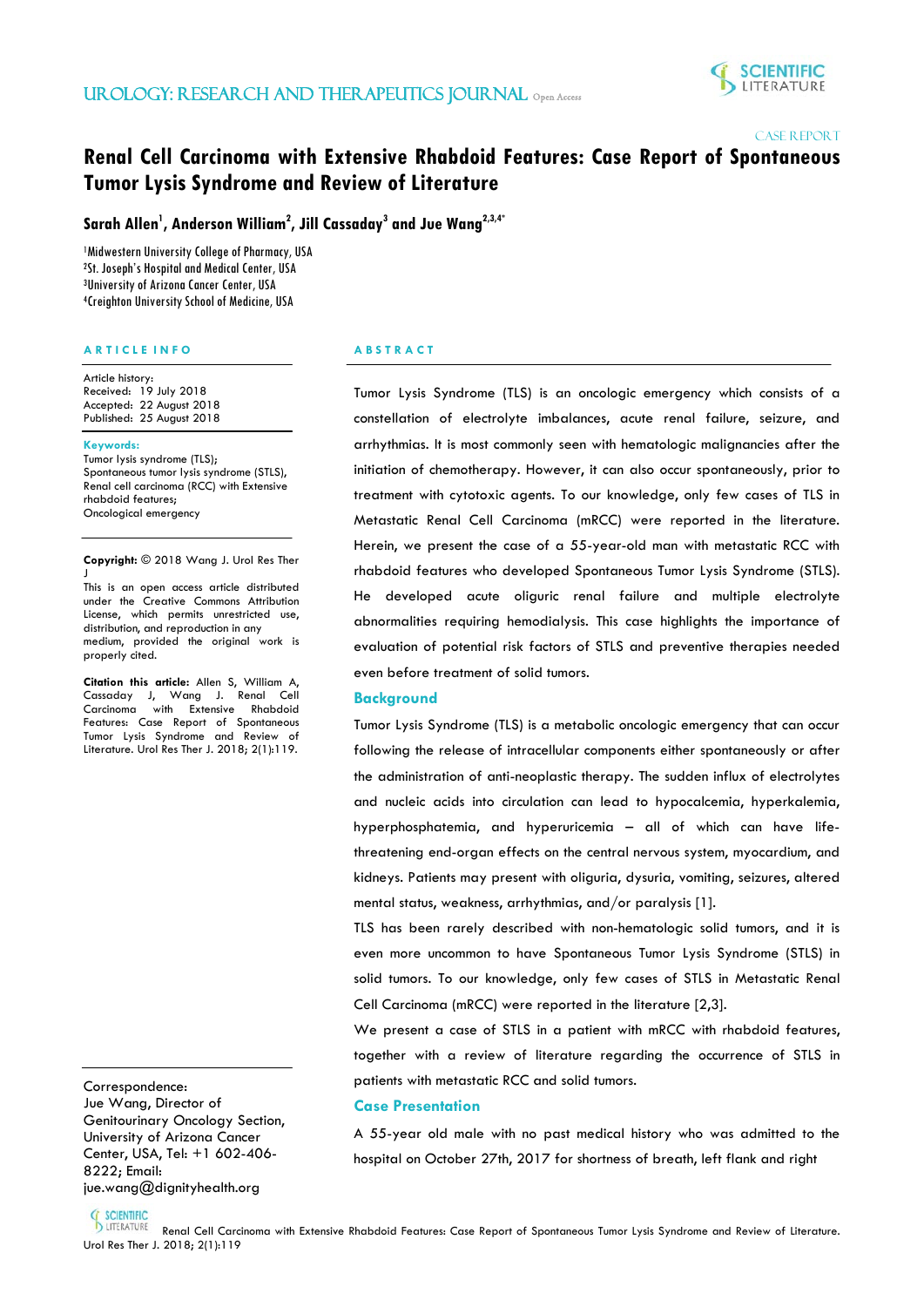#### Urology: Research and Therapeutics Journal

upper quadrant pain. Urinary Analysis (UA) completed with his primary care physician two weeks prior to this admission revealed microscopic hematuria. The patient reported low-grade fever, nausea, shortness of breath, and poor appetite for two days prior to hospitalization. Baseline Complete Blood Count (CBC) on the day of admission revealed a White Blood Count (WBC) of 8.0 K/mm3 (Normal Range 4.8 – 10.8), hemoglobin of 14.2  $gm/dL$  (NR 14 - 18), and platelet count of 305 K/mm3 (NR 130 – 400). Other pertinent laboratory studies included: potassium of 4.6 mmol/L (NR 3.6 - 5.0), calcium 8.7 mg/dL (NR  $8.5 - 10.3$ ), creatinine 0.96 mg/dL (NR 0.57 – 1.11), ALT 315 units/L (NR 13 – 40), AST 166 units/L (NR 10 – 59), and Alk Phos 310 units/L (NR 38 – 126). His previous blood work from seven months ago was unremarkable.



**Figure 1:** Contrast-enhanced computed tomographic scan, obtained at diagnosis showed bilateral pleural effusion, left renal mass and liver metastases.

A Computed Tomography (CT) of the abdomen and pelvis revealed a left renal mass, compatible with renal cell carcinoma, as well as liver metastases (Figure 1). CT angiogram of the chest showed numerous bilateral lung nodules and moderate size of pleural effusion. The

patient was seen by Interventional Radiology (IR) and underwent ultrasound-guided diagnostic/therapeutic thoracentesis and CT guided liver biopsy. The pathology finding of the biopsy was consistent with Metastatic Renal Cell Carcinoma (mRCC) with rhabdoid features (Figure 2). Laboratory values yielded a uric acid of 6.0  $mg/dL$  (NR 4.5 - 8.0) and a Lactate Dehydrogenase (LDH) of 1,584 units/L (NR 125 – 243).

The patient developed progressively worsening shortness of breath and abdominal distension. Lab studies showed: WBC count of  $12.7$  K/ mm3 (NR 4.8 -10.8), sodium 132 mmol/L (NR 135 – 145), potassium 4.5 mmol/L (NR 3.6 – 5.0), chloride 91 mmol/L (NR 100  $-$  110), BUN 44 mg/dL (NR 8 - 25), creatinine 2.16 mg/dL (NR 0.57 – 1.11), calcium 8.2 mg/dL (NR 8.5 – 10.3), albumin 3.3 gm/dL (NR  $3.5 - 5.0$ ), phosphorus 4.4 mg/dL (NR 2.4 – 4.7), magnesium 2.9 mg/dL (NR 1.6 – 2.9), eGFR 32 mL/min (NR > 60), ALT 257 units/L (13 – 40), AST 234 units/L (NR 10 – 59), Alk Phos 599 units/L (NR 38 - 126), uric acid of 13 mg/dL (NR 4.5 -8.0) and LDH 2,244 units/L (NR 125 – 243).

The patient was treated with aggressive hydration using normal saline, intravenous antibiotics and rasburicase. Nephrology was consulted and a Hemodialysis (HD) catheter was placed. The patient became hypotensive during his first HD, subsequently was transferred to the Intensive Care Unit (ICU) and started on vasopressors. Despite aggressive supportive measures his condition deteriorated and he died of multiple organ failure.

#### **Discussion**

We present here a fatal case of STLS as complication of mRCC. Evidence of TLS in solid tumors is limited to case reports and small case series [1-6] because the risk of this syndrome in these patients was thought generally low. There is, however, a growing number of reported cases of TLS in such patients after the initiation of cancer treatment [2,3]. It is also possible that STLS is under diagnosed/ underreported if many cases are misdiagnosed as metabolic or electrolyte disturbances [2,3].

Although it occurs rarely, TLS can occur spontaneous in patients with solid tumors [1-3]. Our extensive literature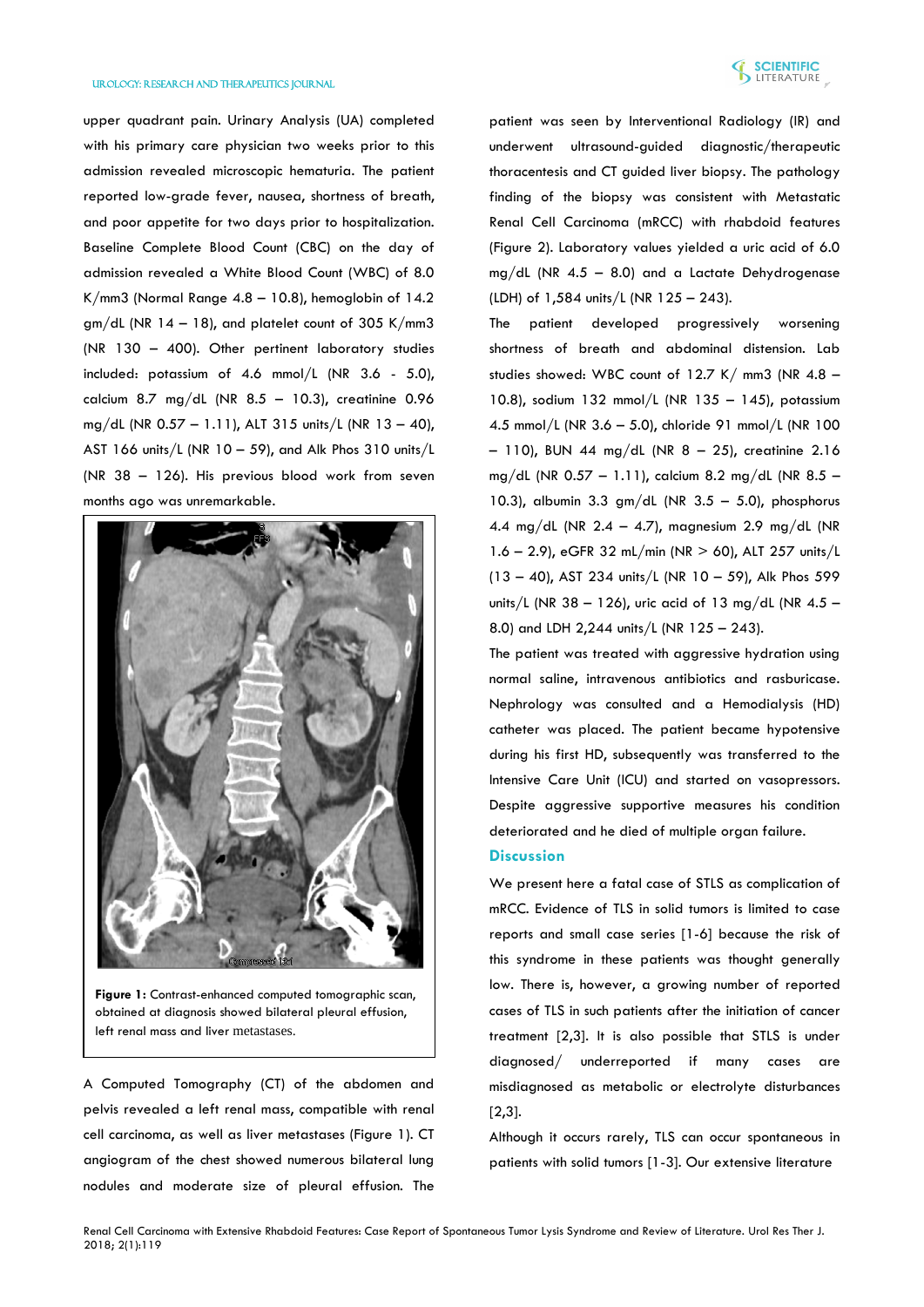Urology: Research and Therapeutics Journal



**Figure 2:** Biopsy specimen of the liver metastatic lesionsconsistent with metastatic renal cell carcinoma (A) with rhabdoid features (B), and the neoplasm demonstrated strong PAX 8 (C).

**Table 1:** Pertinent laboratory findings in a 55-year old male with metastatic renal cell carcinoma with rhabdoid features and Spontaneous Tumor Lysis Syndrome (STLS).

| <b>Parameter</b><br>(Normal Range)<br><b>Serum Creatinine</b> | 10/27/17                 | 11/6/17<br>(before<br>rasburicase) | 11/7/17<br>(afterrasburicase) | 11/8/17 | 11/9/18<br>(before<br>rasburicase) | 11/10/18<br>(after<br>rasburicase) |
|---------------------------------------------------------------|--------------------------|------------------------------------|-------------------------------|---------|------------------------------------|------------------------------------|
| $(0.57 - 1.11$ mg/dL)                                         | 0.96                     | 2.16                               | 2.71                          | 4.64    | 5.05                               | 5.09                               |
| <b>GFR</b><br>$($ > 60 mL/min)                                | > 60                     | 32                                 | 25                            | 13      | 12                                 | 12                                 |
| Potassium<br>$(3.6 - 5.0$ mmol/L)                             | 4.6                      | 4.5                                | 4.5                           | 5.6     | 5.4                                | 4.5                                |
| Calcium<br>$(8.5 - 10.3$ mmol/L)                              | 8.8                      | 83                                 | 8.8                           | 8.2     | 7.9                                | 7.8                                |
| Albumin<br>$(3.5 - 5.2 g/dL)$                                 | 3.5                      | 3.3                                | 3.5                           | 3.1     | 3.2                                | 3.1                                |
| Phosphorus<br>$(2.4 - 4.7$ mg/dL)                             | $\overline{\phantom{a}}$ | 4.4                                | --                            | --      | 6.4                                | 6.2                                |
| Uric Acid<br>$(3 - 6 \text{ mmol/L})$                         | 6.0                      | 13                                 | 11                            |         | 13.3                               | 2.3                                |
| Lactate<br>dehydrogenase<br>$(125 - 243$ IU/L)                | $\overline{\phantom{a}}$ | 2244                               | 2627                          | --      | 2903                               |                                    |

Renal Cell Carcinoma with Extensive Rhabdoid Features: Case Report of Spontaneous Tumor Lysis Syndrome and Review of Literature. Urol Res Ther J. 2018; 2(1):119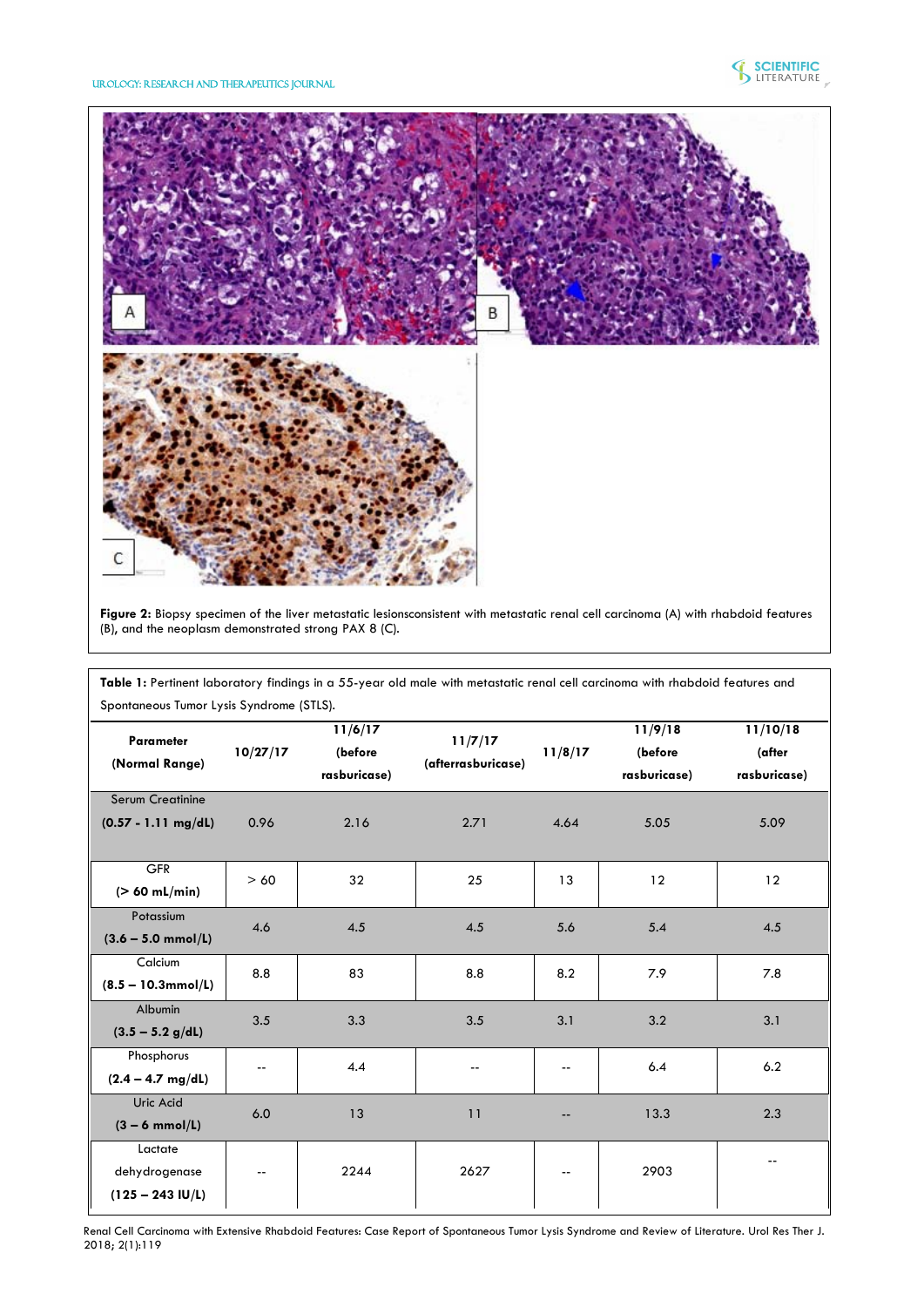

search of Pub Med yielded 132 cases of TLS in solid tumors [2-3]; 32 cases (24%) were STLS. (Table 1). There was a male predominance with 24 of 32 patients being male. Although there was a variation in origin of primary tumors, extensive liver involvement is noted in 82.8% of total cases reported. TLS in solid tumors is unpredictable and carries a worse prognosis when compared to hematologic malignancies [2,3,7]. There is a 20%–50% mortality in all cases of TLS in solid tumors if undiagnosed or if diagnosed too late [7-12]. Our analysis of published cases suggests that STLS may have higher rate of Acute Renal Injury (AKI) (88% vs 86%, p=0.001) and elevated LDH (75% vs 70%, p=0.003)2. In our review, 24% of all cases of TLS in solid tumors are spontaneous, which similar to previous reports [7, 8]. Hyperphosphatemia was previous thought less frequently in STLS; this is hypothesized to be because in highly proliferative tumor cells actually recycles the phosphorus for the synthesis of new cells [10]. However, the difference of frequency of hyperphosphatemia in STLS and treatment related TLS (TTLS) was not statistically significant in our analysis (Table 2). Similar to treatment induced TLS, the development of STLS is associated with very high mortality [2-3].

| (STLS) and treatment related Tumor Lysis Syndrome (TTLS).<br><b>STLS</b><br><b>TTLS</b> |            |             |         |  |  |  |
|-----------------------------------------------------------------------------------------|------------|-------------|---------|--|--|--|
| Variable                                                                                | $(N = 32)$ | $(N = 100)$ | p Value |  |  |  |
| Age $\geq 60$                                                                           | 15(47%)    | 43 (43%)    | 0.701   |  |  |  |
| Male                                                                                    | 24 (75%)   | 59 (595)    | 0.103   |  |  |  |
| Liver Metastases                                                                        | 26(75%)    | 71 (71%)    | 0.253   |  |  |  |
| Hyperphosphatemia                                                                       | 22 (69%)   | 80 (80%)    | 0.401   |  |  |  |
| Acute renal injury                                                                      | 28 (88%)   | 86 (86%)    | 0.013   |  |  |  |
| <b>Elevated LDH</b>                                                                     | 24 (75%)   | 70 (70%)    | 0.030   |  |  |  |
| Hyperuricemia                                                                           | 27(84%)    | 87 (87%)    | 0.930   |  |  |  |
| Death                                                                                   | 18 (56%)   | 54 (54%)    | 0.975   |  |  |  |

Only six cases of TLS in mRCC have been previously reported [6-17]. In all cases, patients presented with bulky metastases, high grade disease and hepatic metastases. In three cases, TLS occurs after treatment with sunitinib, a tyrosine kinase inhibitor. Another two cases occurred spontaneously. Our case represents the sixth case of TLS and the third cases of STLS in mRCC

(Table 3). In this particular patient, the two most prominent risk factors for the development of STLS were rapid proliferation rate and aggressive histology (mRCC with rhabdoid features), as well as large tumor burden (as evidenced by liver metastases). Rhabdoid renal cell carcinoma (RRCC) morphology is currently defined as any histologic type of RCC that has foci of high-grade malignant cells with rhabdoid morphology – large eccentric vesicular nuclei, globular eosinophilic paranuclearintracytoplasmic inclusion bodies, abundant eosinophilic cytoplasm, and prominent nucleoli [11-13]. In a small study investigating the effect of rhabdoid morphology on RCC, the mean survival of patients with RCC with rhabdoid features was found to be 8 months. 10 out of 14 (71%) patients developed metastases, while 6 out of 14 (43%) patients died from the disease [14]. It was concluded that RCC with rhabdoid features is an aggressive cancer with a poor prognosis [13].

### **Conclusion**

In conclusion, TLS is a life-threatening oncological emergency that requires rapid identification and aggressive supportive measures, as it can be reversible if treated early. STLS is not common in solid neoplasms, but the incidence may be higher in mRCC. Clinicians should maintain a high index of suspicion for patients with malignancies who demonstrate the known pretreatment risk factors, including renal impairment, hyperuricemia, and increased LDH, even in the absence of chemotherapy. Our case and literature review underscore the importance of continued awareness, risk assessment, and prevention to reduce this fatal potential complication in patients with solid tumors.

#### **References**

1. [Howard SC, Jones DP, Pui C-H. \(2011\). The](https://www.ncbi.nlm.nih.gov/pubmed/21561350)  [tumor lysis syndrome. N Engl J Med. 364: 1844-1854.](https://www.ncbi.nlm.nih.gov/pubmed/21561350)

2. [Harmon J, Allen S, Stoyanova D, Ruvinov K,](https://scienceforecastoa.com/Articles/JORF-V1-E2-1009.pdf)  [Cassaday J, et al. \(2018\). The Clinical Features,](https://scienceforecastoa.com/Articles/JORF-V1-E2-1009.pdf)  [Outcome and Prognosis of Spontaneous Tumor Lysis](https://scienceforecastoa.com/Articles/JORF-V1-E2-1009.pdf)  [Syndrome in Solid Tumor. J Oncol Res Forecast. 1: 1009.](https://scienceforecastoa.com/Articles/JORF-V1-E2-1009.pdf) 3. [Harmon J, Allen S, Cassaday J, Ruvinov K,](http://ascopubs.org/doi/abs/10.1200/JCO.2018.36.15_suppl.e18766)  [Stoyanova D, et al. Liver metastasis is an independent](http://ascopubs.org/doi/abs/10.1200/JCO.2018.36.15_suppl.e18766)  [predictor for mortality in patients who developed tumor](http://ascopubs.org/doi/abs/10.1200/JCO.2018.36.15_suppl.e18766)